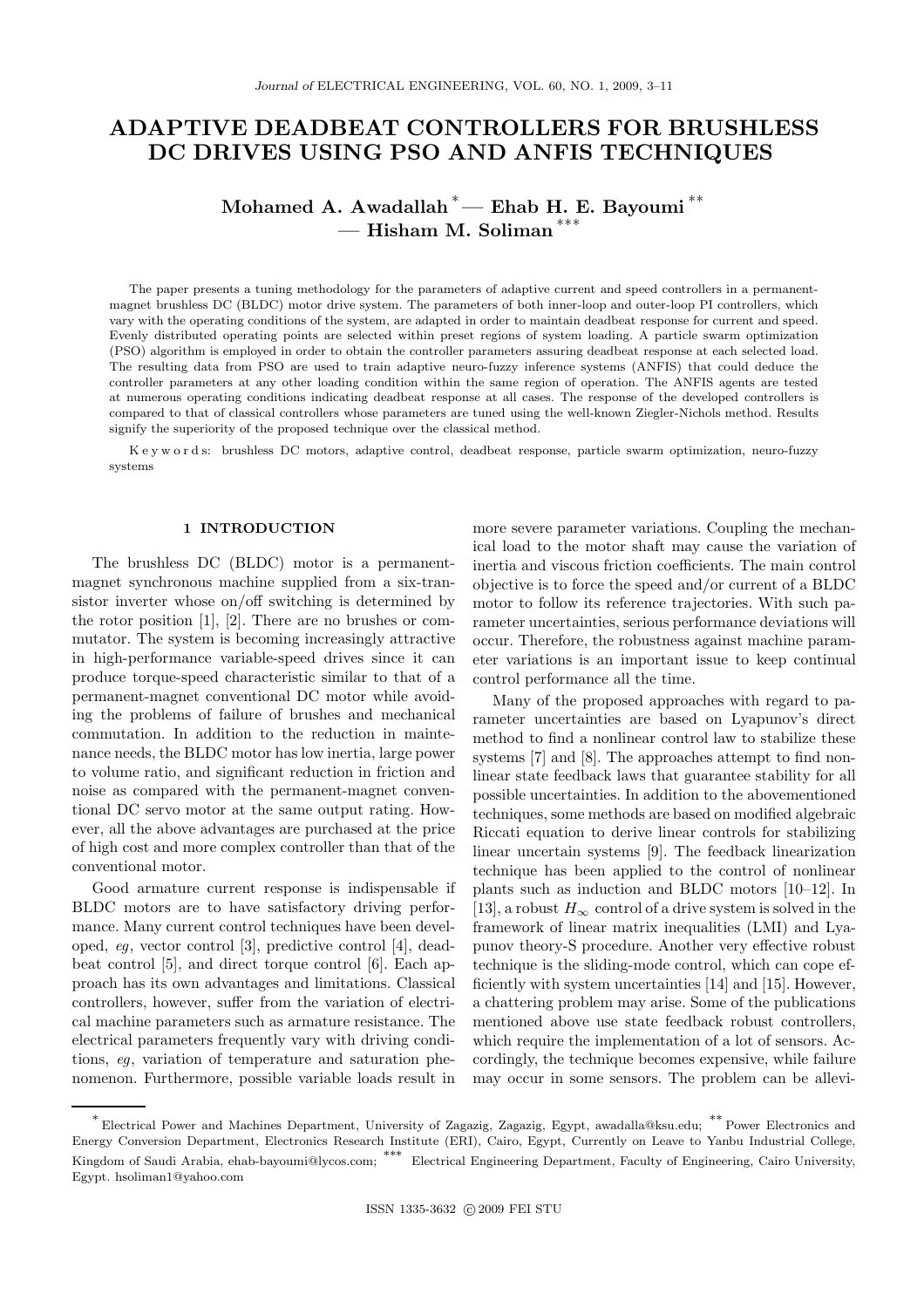

Fig. 1. Block diagram of the BLDC motor drive system

ated by using the Proportional Integral (PI) controller, which is simple in realization, and is usually employed in a BLDC motor control. Robust PID/PI controllers for minimum overshoot response of BLDC drives are introduced in [16].

Although the robust control methodologies result in a single, simple, easily-implemented controller that copes well with system uncertainties, system response might not be satisfactory allover the entire operating range [16]. The adaptive control methodology becomes necessary in order to obtain a reasonable behavior of the closed loop system [17]; however, it needs persistent excitation.

The present paper uses the particle swarm optimization (PSO) algorithm to adapt controller parameters assuring deadbeat response for the current and speed of BLDC drives at certain loading conditions. The obtained controller parameters from PSO are used to train an adaptive neuro-fuzzy inference system (ANFIS) that provides the controller parameters at any other loading condition within the predetermined region of operation. Thus, adaptive tuning of PI controllers for BLDC drive is achieved. The deadbeat response has three distinct characteristics: zero steady state error, fast response (minimum rise and settling times), and overshoot within  $\pm 2\%$ [18]. During the design phase, the electrical dynamics are often neglected because they are inherently faster than the associated mechanical dynamics. Consequently, the cascaded control structure results, where the schemes of the inner-loop current control and outer-loop speed control are separately designed (dynamic time scale separation).

### 2 PROBLEM FORMULATION

The present paper involves tuning the parameters of current and speed controllers of BLDC motors in order to obtain deadbeat response, which is seriously desired in high performance applications. Since the plant transfer function varies with operating conditions, the controller parameters should change accordingly in order to maintain certain desired performance. The block diagram representation of the BLDC motor drive system is shown in Fig. 1. The system employs two controllers: one in the inner loop for current control, and another in the outer

loop for speed control. Both controllers are selected in the present work to be of the proportional-integral (PI) type. Each controller has two parameters, which are expected to vary with the change in operating conditions, particularly loading.

### 2.1 Mathematical model of the BLDC motor drive

The BLDC motor is fed from a DC source through a standard three-phase inverter bridge as shown in Fig. 2. The switching pattern of the bridge implies that one switch of the upper phase leg is always conducting with one switch from the lower phase leg. The arrangement assures that two out of the three motor phases are connected to the supply at a time. The voltage equation is, therefore, given as

$$
V_{dc} = 2\left[R_s i_a + (L - M)\frac{di_a}{dt}\right] + e_1 - e_2 =
$$
  

$$
R_a i_a + L_a \frac{di_a}{dt} + e_1 - e_2 \quad (1)
$$

where,

- $V_{dc}$  = Voltage of the DC supply, V.
- $R_s$  =Stator winding resistance,  $\Omega/\text{ph}$ .
- $i_a$  =Armature current, A.
- $L =$ Self inductance of the stator winding per phase, H.
- $M =$ Mutual inductance between two stator phases, H.
- $e_1$  = Back EMF of the first current-carrying phase winding, V.
- $e_2$  =Back EMF of the second current-carrying phase winding, V.

$$
R_a = 2R_s, \ \Omega.
$$

$$
L_a = 2(L - M), \,\mathrm{H}.
$$

The resultant EMF across the two current-carrying phases is proportional to the motor speed. Hence, Equation (1) could be rewritten as

$$
V_{dc} = R_a i_a + L_a \frac{\mathrm{d}i_a}{\mathrm{d}t} + K_b \omega \,. \tag{2}
$$

The electromagnetic torque developed by the two currentcarrying phases is proportional to the stator current.

$$
T_e = K_b i_a \,. \tag{3}
$$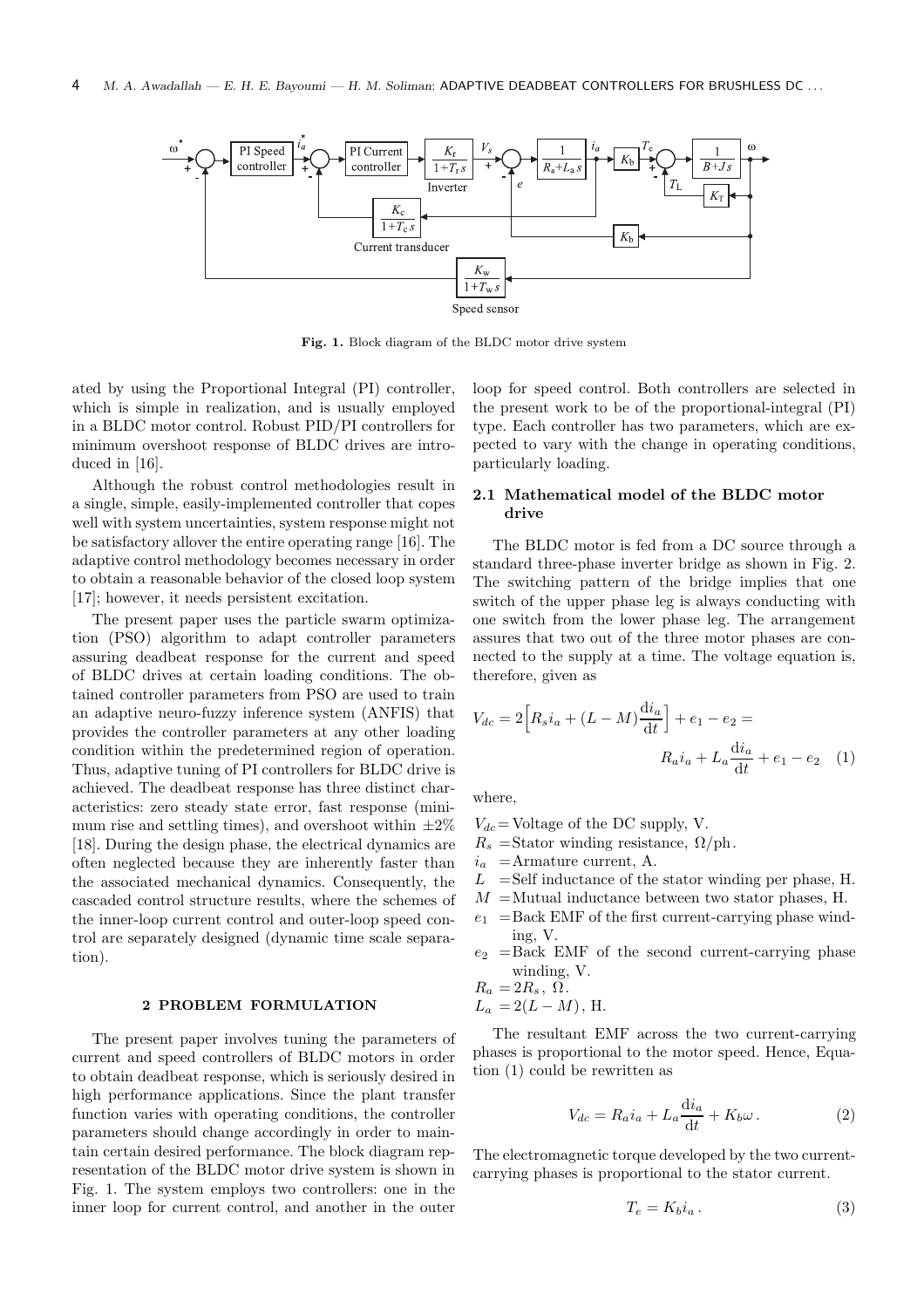

Fig. 2. Circuit diagram of the BLDC motor

The load torque is considered to vary with the motor speed. The proportionality factor relating load torque to shaft speed is taken as a nonlinear constant, which depends on the loading condition. Consequently, the load torque could be given as

$$
T_L = K_T \omega \,. \tag{4}
$$

Accordingly, the mechanical equation of the rotor is

$$
T_e - T_L = J \frac{d\omega}{dt} + B\omega \,. \tag{5}
$$

Substituting Equations (3) and (4) into Equation (5) yields

$$
K_b i_a - K_T \omega = J \frac{d\omega}{dt} + B\omega \tag{6}
$$

where,

- $K_b = E\text{MF}$  constant of the motor,  $\text{V s/rad}$  (N m/A).
- $\omega$  =Mechanical speed of the rotor, rad/s.
- $T_e$  = Electromagnetic torque developed by the motor, N m.
- $T_L$  = Load torque, N.m.
- $K_T =$ Load torque constant, N.m.s/rad.
- $=$ Moment of inertia of the motor shaft and attached load,  $kg m<sup>2</sup>$ .
- $B =$ Coefficient of friction, N m s/rad.

The time-domain equations given above yield the transfer functions shown in the block diagram of Fig. 1, which accounts also for the transfer functions of the inverter bridge, current transducer, and speed sensor.

### 2.2 Controller design

The cascade control system of the BLDC motor drive (Fig. 1) contains a current controller in the inner loop, and a speed controller in the outer loop. Both controllers are of the PI type; the parameters of both controllers are adapted to cope with the varying operating conditions of the system. The moment of inertia of the shaft and attached load, J, and the load torque constant,  $K_T$ , vary independently based on the conditions of the mechanical loading at the motor shaft. In addition, the effective value of the armature circuit resistance,  $R_a$ , changes with the load on the motor. The reason is that the stator current of the motor increases with the mechanical load leading to an increase in the temperature rise due to copper loss. No other parameter of the system seems to change significantly with the operating conditions. In brief, the proportional and integral constants of both current and speed controllers should be tuned based on the J,  $K_T$ , and  $R_a$ parameters of the system.

The only varying system parameter, which appears within the inner current control loop, is the armature circuit resistance,  $R_a$ . Accordingly, the parameters of the current controller should be tuned solely based on  $R_a$ . Nevertheless, one distinct feature of the control system of the BLDC motor drive is the fact that the two controllers work at two different time scales.

The proposed technique of controller design relies on selecting a set of operating points uniformly distributed over a wide range. PSO is employed independently at each of the selected points in order to obtain the controller parameters which minimize the percentage overshoot of the step response to assure deadbeat behavior. The data attained from PSO algorithm is used to train an adaptive neuro-fuzzy inference system (ANFIS) that would deduce the controller parameters for deadbeat response at any point within the operating region. The ANFIS agent is trained off-line and will be implemented to adjust the controller parameters on-line as the operating conditions change. Therefore, the core of the adaptive current controller is an ANFIS module with one input denoting the effective armature circuit resistance, and two outputs representing the parameters of a PI controller. Similarly, the inputs to the ANFIS tool of the adaptive speed controller are the shaft moment of inertia and load torque constant, while the outputs signify the two parameters of the PI controller.

### 3 INTELLIGENT TOOLS

The present work makes use of the state-of-the-art paradigms of the modern artificial intelligence for optimization and adaptive inference. PSO is used to minimize the percentage overshoot of the system response in order to obtain deadbeat behavior. Neuro-fuzzy systems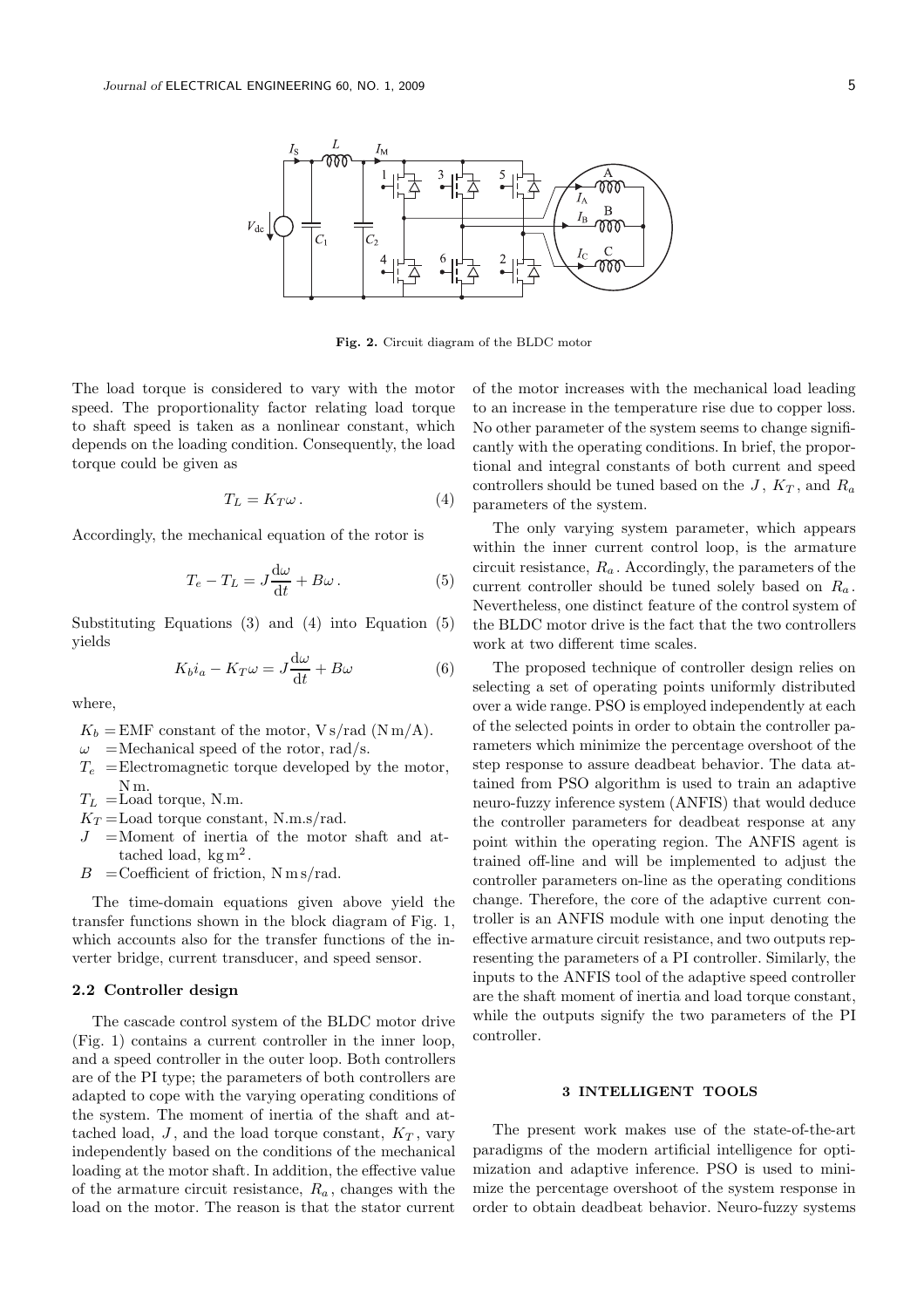are trained to infer the controller parameters at any operating condition other than those of the training data obtained via PSO.

### 3.1 Particle swarm optimization (PSO)

The PSO, which is a member of the evolutionary routines family, mimics the social behavior of a swarm of birds (particles) seeking the richest food source in a large field [19–24]. The algorithm exploits a population of randomly generated potential solutions in order to detect the global minimum of a highly nonlinear multimodal objective function. The PSO is a derivative-free algorithm, which utilizes cooperation, competition, and experience of the population individuals along with probabilistic transition rules of search.

The algorithm starts with a randomly generated population of individual particles representing potential solutions to the optimization problem. Each particle signifies a position in the search space, at which the objective function is evaluated. The particles move in the search space affected by three factors, namely, the previous movement of the same particle, the position of the best particle of the current population (local best), and the position of the best particle over the previous iterations (global best). The new velocities of the particles are probabilistically determined as given in Equation 7, while the new positions are computed as shown in Equation 8. One distinct attribute of PSO, compared to other evolutionary techniques, is that it does not employ the "survival of the fittest" concept as it does not implement a direct selection function. In other words, particles of low fitness can survive and probably visit any point in the search space.

$$
v_i^{k+1} = w v_i^k + \alpha (P_l^k - x_i^k) + \beta (P_g^k - x_i^k), \qquad (7)
$$

$$
x_i^{k+1} = x_i^k + v_i^{k+1} \tag{8}
$$

where,

- $v_i^{k+1}$  = the velocity vector of the *i*<sup>th</sup> particle at the  $(k+1)$ <sup>th</sup> iteration,
- $w =$ inertia weighting factor,
- $v_i^k$  $i_i^k$  = the velocity vector of the  $i^{\text{th}}$  particle at the  $k^{\text{th}}$ iteration,
- $\alpha$  = bounded positive uniformly distributed random vector,
- $P_l^k$  $=$  the position vector of the local best particle at the  $k^{\text{th}}$  iteration,
- $x_i^k$  $i_i^k$  = the position vector of the  $i^{\text{th}}$  particle at the  $k^{\text{th}}$ iteration,
- $\beta$  = bounded positive uniformly distributed random vector,
- $P_a^k$  $=$  the position vector of the global best particle up to the  $k^{\text{th}}$  iteration,
- $x_i^{k+1}$  =the position vector of the *i*<sup>th</sup> particle at the  $(k+1)$ <sup>th</sup> iteration.

One evident advantage of PSO is the ease of implementation. Once the particle positions and velocities are randomly initialized, Equations 7 and 8 above are used to iterate on the fitness till convergence.

## 3.2 Adaptive neuro-fuzzy inference systems (ANFIS)

The adaptive neuro-fuzzy inference system (ANFIS) refers, in general, to an adaptive network which performs the function of a fuzzy inference system [25–29]. The most commonly used fuzzy system in ANFIS architectures is the Sugeno model since it is less computationally exhaustive and more transparent than other models. A consequent membership function (MF) of the Sugeno model could be any arbitrary parameterized function of the crisp inputs, most likely a polynomial. Zero and first order polynomials are used as consequent MF in constant and linear Sugeno models, respectively. In addition, the defuzzification process in Sugeno fuzzy models is a simple weighted average calculation. The fuzzy space is divided via grid partitioning according to the number of antecedent MF, and each fuzzy region is covered with a fuzzy rule. On the other hand, each fixed and adaptive node of the network performs one function or subfunction of the Sugeno model, as shown in Fig. 3, such



Fig. 3. (a) – Two-input, one-output, two-rule Sugeno model, (b) – equivalent ANFIS structure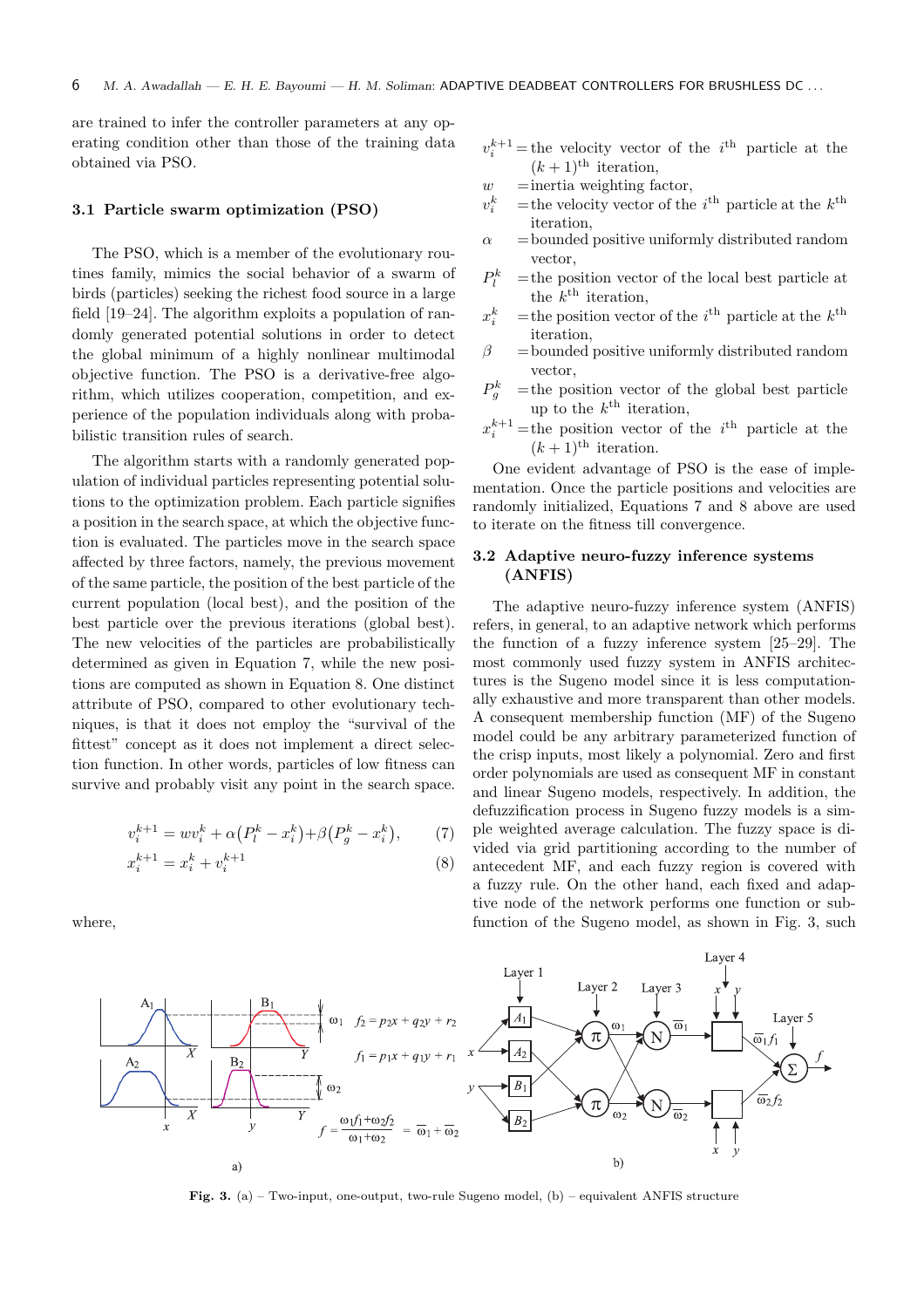

Fig. 4. Step response of the current with different controllers ob-

Table 1. Results of PSO optimization for the current controller.

| $R_a$ | $K_n$ | $K_i$  |
|-------|-------|--------|
| 50%   | 0.56  | 160.5  |
| 75%   | 0.58  | 198.21 |
| 100%  | 0.61  | 234.75 |
| 125%  | 0.64  | 265.89 |
| 150%  | 0.68  | 289.09 |

that the overall performance of the network is functionally the same as that of the fuzzy model.

The adaptive network employs an optimization algorithm to modify the parameters of the fuzzy inference system. The adaptation process aims at obtaining a set of parameters at which an error measure between the actual performance of the fuzzy model and a targeted set of training data is minimized. Classical optimization techniques, such as back propagation, could be used as well as hybrid algorithms. The total number of ANFIS modifiable parameters is a crucial factor of the computational effort required before the adaptation process is completed. Therefore, antecedent Gaussian MF, which is defined through two parameters only, is more preferable than other forms of MF. ANFIS combines the advantages of fuzzy systems and adaptive networks in one hybrid intelligent paradigm. The flexibility and subjectivity of fuzzy inference systems, when added to the optimization strength of adaptive networks, give ANFIS its remarkable power of modeling, learning, nonlinear mapping, and pattern recognition.

### 4 RESULTS

### 4.1 Current controller

The controller design scheme explained earlier is applied to both PI controllers of the current and speed loops of a BLDC drive system, whose parameters are given in Appendix 1. The parameters of the current controller are



Fig. 5. Variation of current controller parameters against  $R_a$  as tained from PSO obtained from ANFIS

dependent on the effective value of the armature circuit resistance,  $R_a$ . A reasonably wide range of  $R_a$  is chosen to be between  $50\%$  and  $150\%$  of its nominal value [16]; such range accounts for large changes in the mechanical shaft load on the motor. Five uniformly distributed values of  $R_a$  are selected within the range, at which the plant transfer function of the inner loop is evaluated. PSO is run independently on the five cases to yield the PI controller parameters which maintain deadbeat step response of the system. The objective function to be minimized by PSO is given through Equation (9); the solution is rejected if the overshoot is not within  $\pm 2\%$  as per the definition of deadbeat response [18]. The controller parameters obtained from PSO optimization are given in Table 1 against the corresponding values of  $R_a$ , while the step response of such cases is plotted in Fig. 4.

$$
\min_{K_p, K_i} J_1 = \left| \frac{i_{a, \max} - i_{a, SS}}{i_{a, SS}} \right| \times 100.
$$
 (9)

The set of controller parameters obtained from PSO constitutes the training data of a single-input two-output ANFIS model, which signifies the heart of the adaptive current controller of the inner loop. The developed first-order Sugeno-type ANFIS has 3 Gaussian MFs per input. During the training phase of ANFIS, the mean square error stagnates at  $2.7659 \times 10^{-7}$  for  $K_p$ , and at  $1.1194 \times 10^{-4}$  for  $K_i$  when the system has been trained for 15 iterations. ANFIS training is accomplished using a hybrid adaptation routine based on the backpropagation and least square methods as offered in the Fuzzy Logic Toolbox of  $MATLAB@7.1$ . Testing of the trained ANFIS model involves creating a testing dataset via stepping on  $R_a$  from 50% to 150% by a step of 2%. It is evident that training data is a subset of the testing data. The 51 values of  $R_a$  are separately input to ANFIS to yield the corresponding parameters of the current controller. Values of the current controller parameters as obtained from ANFIS are plotted against the armature circuit resistance,  $R_a$ , in Fig. 5. Each value of  $R_a$  is used along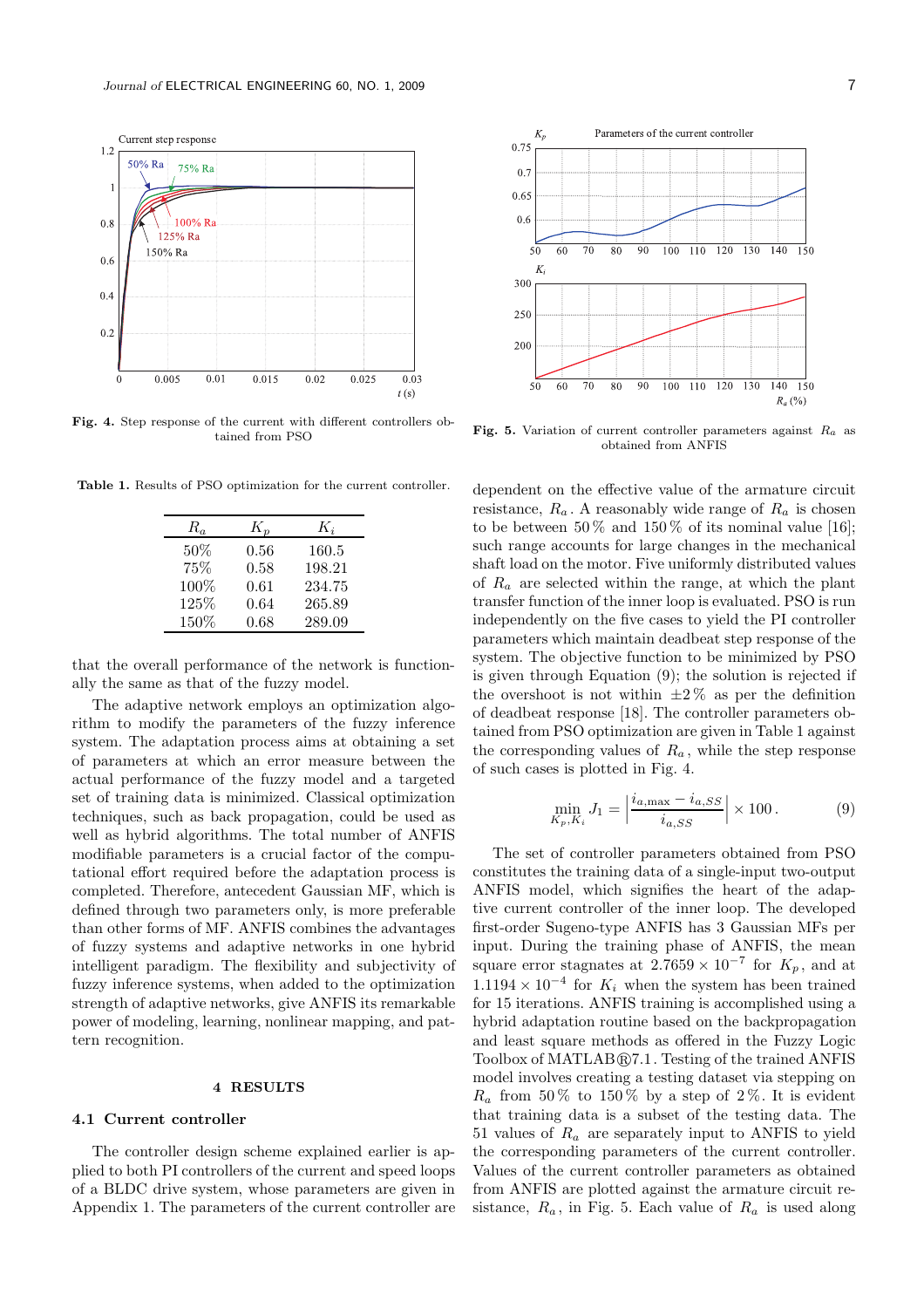

Fig. 6. Step response of the speed at selected loads with controllers obtained from PSO

|  |  |  |  | <b>Table 2.</b> Results of PSO optimization for the speed controller. |  |
|--|--|--|--|-----------------------------------------------------------------------|--|
|--|--|--|--|-----------------------------------------------------------------------|--|

| J.      | $K_T$   | $K_p$       | $K_i$   |
|---------|---------|-------------|---------|
| 100\%   | $50\%$  | 0.057       | 0.58    |
|         | $100\%$ | 0.059       | 0.96    |
|         | $150\%$ | 0.061       | 1.26    |
|         | $200\%$ | $\,0.063\,$ | 1.49    |
| $200\%$ | $50\%$  | 0.0841      | 0.477   |
|         | 100%    | 0.086       | 0.85    |
|         | $150\%$ | 0.088       | 1.2     |
|         | $200\%$ | 0.09        | $1.5\,$ |
| 300%    | $50\%$  | 0.15        | 0.49    |
|         | 100%    | 0.155       | 0.85    |
|         | $150\%$ | 0.16        | 1.2     |
|         | $200\%$ | 0.17        | $1.5\,$ |
| 400%    | $50\%$  | 0.18        | 0.45    |
|         | 100%    | 0.185       | 0.85    |
|         | $150\%$ | 0.195       | 1.2     |
|         | $200\%$ | 0.21        | $1.5\,$ |
| $500\%$ | $50\%$  | 0.21        | 0.442   |
|         | $100\%$ | 0.214       | 0.8     |
|         | $150\%$ | 0.22        | 1.2     |
|         | $200\%$ | 0.23        | $1.5\,$ |

with its corresponding controller to find the step response of the current, of which the overshoot is computed. The percentage overshoot is zero at all points except for the 50 % value of  $R_a$ , where the overshoot is 0.022 %.

### 4.2 Speed controller

The same design procedures are repeated for the PI speed controller of the outer loop. The value of the armature circuit resistance,  $R_a$ , does not affect the performance of the outer loop since the current response is known to be much faster than the speed response. Therefore,  $R_a$  is fixed at its nominal value along with the corresponding current controller for all design steps of the speed controller. Consequently, the parameters of the speed controller should be tuned only with the moment



Fig. 7. Percentage overshoots of the speed step response at different loads

of inertia,  $J$ , and the load torque constant  $K_T$ , which vary independently. The shaft moment of inertia,  $J$ , is varied between  $100\%$  and  $500\%$  [2] with a step of  $100\%$ of the nominal value, while the load torque constant,  $K_T$ , is changed from  $50\%$  to  $200\%$  [2] with a step of  $50\%$ of the nominal value. Combining the 5 values of J with the 4 values of  $K_T$  results in a grid of 20 equally spaced load points spanning a satisfactorily wide range of operation. PSO is run independently to minimize the objective function given in Equation (10) at such 20 load points. The parameters of the PI speed controller, which yield deadbeat response, are saved at each loading condition. The controller parameters obtained from PSO are listed in Table 2, while the step response of the speed is shown in Fig. 6 at selected extreme load points. It should be noticed from Figs. 4 and 6 that the current response is at least 10 times faster than the speed response. Such observation validates the presumption that the  $R_a$  value does not affect the performance of the speed control loop.

$$
\min_{K_p, K_i} J_2 = \left| \frac{\omega_{\text{max}} - \omega_{SS}}{\omega_{SS}} \right| \times 100. \tag{10}
$$

The parameters of the speed controller obtained from PSO are used to train an ANFIS module in order to deduce the parameters at any loading condition within the predetermined region. The first-order Sugeno-type AN-FIS has two inputs and two outputs with 4 Gaussian MFs per input. After training ANFIS with the hybrid algorithm for 20 iterations, the mean square error reached a minimum of  $6.17 \times 10^{-3}$  and  $6.62 \times 10^{-3}$  for  $K_p$  and  $K_i$ , respectively. ANFIS design, training, and testing are completed using the Fuzzy Logic Toolbox of  $MATLAB@7.1$ . The testing dataset is composed by stepping on  $J$  from  $100\%$  to  $500\%$  with a step of  $20\%$  of the nominal value, and on  $K_T$  from 50 % to 200 % with a step of 10 %. The 21 values of J are combined with the 16 values of  $K_T$ to yield 336 load points evenly distributed over the whole operating region. It is intuitive that the training data is a subset of the testing data.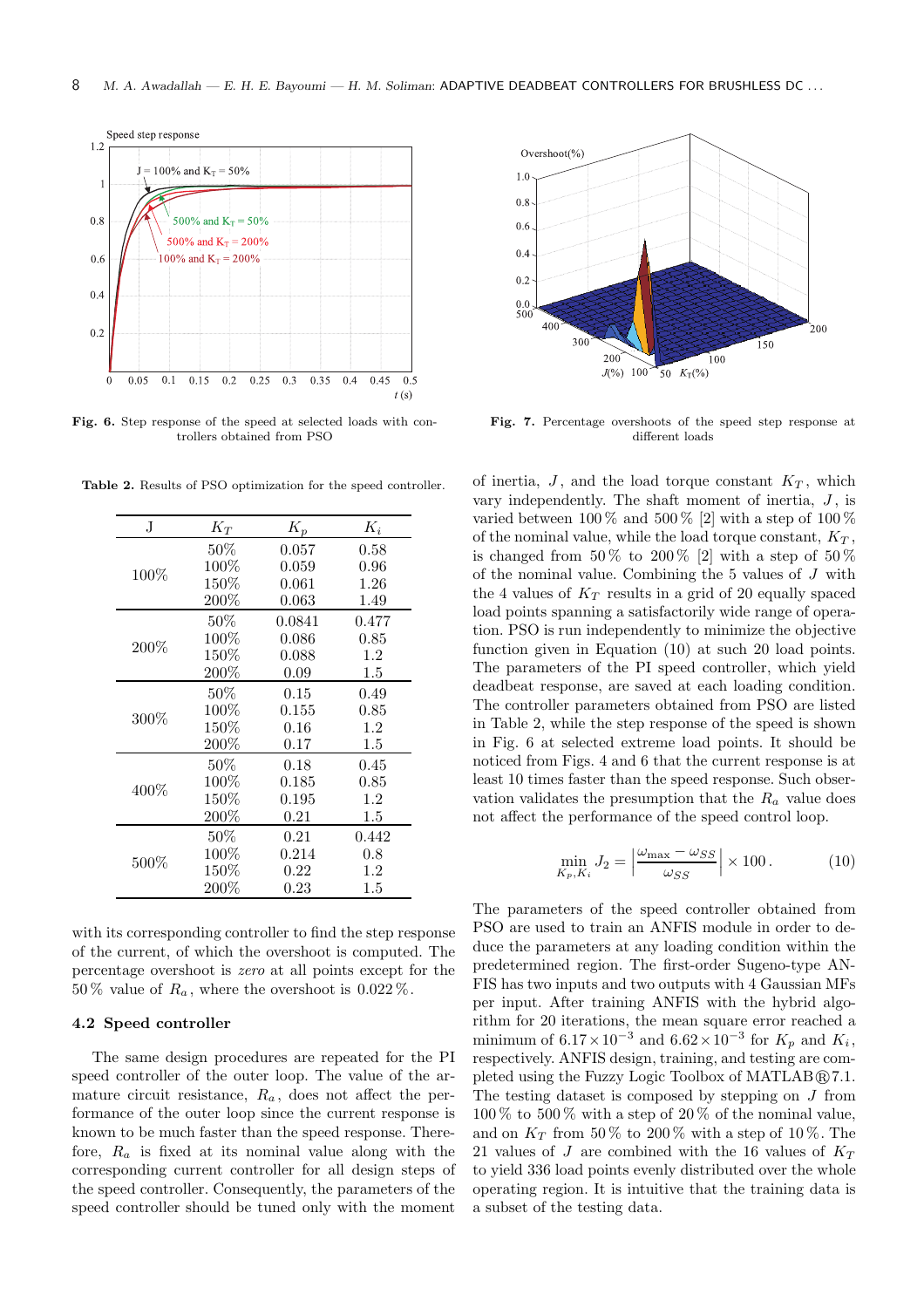

Fig. 8. Variation of speed controller parameters with loading conditions as obtained from ANFIS



Fig. 9. Step response of the current using classical and proposed controllers

The load points of the 336 testing cases are passed on to the ANFIS agent to obtain the corresponding parameters of the speed controller. Each load point is used along with its associated controller to compute the step response of the system. The nominal value of  $R_a$  and its subsequent current controller are used in the inner loop for all cases as pointed out earlier. Testing results of the developed ANFIS denote that the percentage overshoot at all testing points is always less than  $1\%$  indicating deadbeat response. Variation of the percentage overshoot versus operating conditions is shown in Fig. 7, while the relationship between parameters of the speed controller and operating conditions is depicted in Fig. 8. It should be emphasized that the percentage overshoot of the speed response is zero at the majority of the testing cases excluding some points with small  $J$  and  $K_T$ , where it does not exceed  $1\%$  (Fig. 7). Results of ANFIS testing validate the design methodology adopted in the paper and demonstrate its effectiveness to ensure the deadbeat response, which is exceedingly sought in high performance applications.



Fig. 10. Step response of the speed using classical and proposed controllers

### 4.3 Comparison with classical controllers

The PI current and speed controllers are designed at nominal loading using the classical tuning routine of Ziegler-Nichols for the sake of comparison with the proposed adaptive controllers. The obtained proportional and integral constants of the PI current controller are 8.3125 and 9086, respectively. The current step response of the system is plotted in Fig. 9 in three cases: with the Ziegler-Nichols controller, and with the adaptive controller at 50 % and 150 %  $R_a$ . A unity step command in the current is applied at  $t = 0$  seconds, followed by two other commands of  $-0.8$  and 0.6 pu at  $t = 0.02$  and  $t = 0.04$  seconds, respectively. The responses evidently indicate the superiority of the proposed technique over classical method.

The same procedure is repeated for the speed controller, whose proportional and integral gains are found by Ziegler-Nichols technique to be 0.45 and 137, respectively. The step responses of the speed are plotted in Fig. 10 with the classical controller, and with the proposed controller at two extreme loading conditions. The step commands of 0.5, 0.5, and −0.5 pu are applied at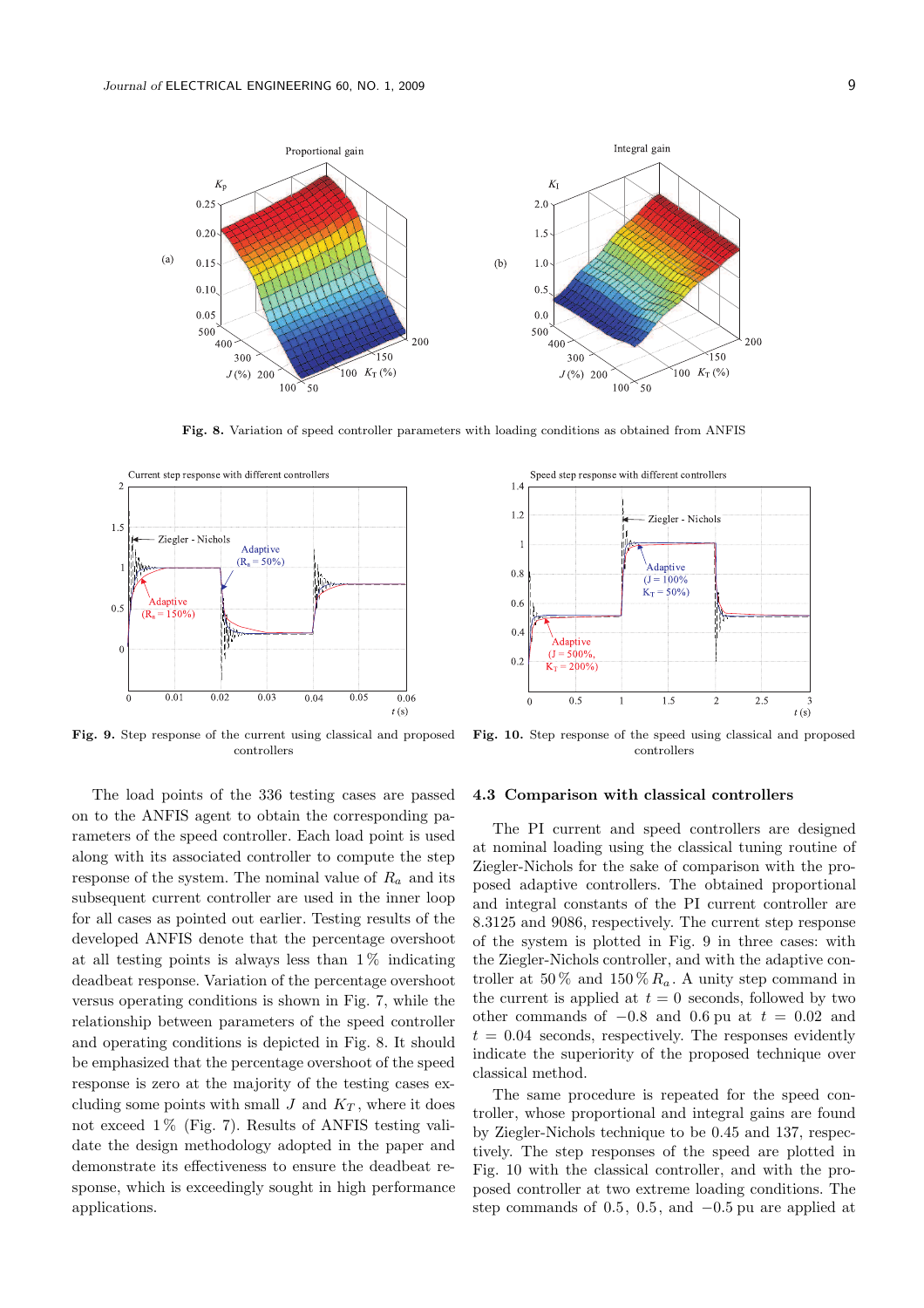0, 1, and 2 seconds, respectively. The plots denote the superiority of the adaptive controller compared to the Ziegler-Nichols controller.

### 5 CONCLUSIONS

The paper presents a design technique for adaptive, deadbeat, PI current and speed controllers of BLDC motor drives using PSO and ANFIS paradigms. The system operating conditions, which influence the controller parameters are determined. PSO is utilized to obtain the parameters of both controllers, which maintain deadbeat response, at selected load points within the reasonably wide range of operation. Data resulting from PSO are used to train ANFIS agents to predict the controller parameters at different loads within the operating regions. Testing process of the developed controllers show that the deadbeat feature could be preserved for both current and speed responses within the specified region of operation. Finally, the proposed adaptive controllers are compared to classical controllers obtained through the well-known Ziegler-Nichols tuning method. The comparison shows the superiority of the proposed technique over classical tuning method.

Appendix 1 Parameters of the BLDC drive system

| Motor Ratings and Parameters  |                         |  |  |  |
|-------------------------------|-------------------------|--|--|--|
| Power                         | 373 W                   |  |  |  |
| Current                       | 17.35 A                 |  |  |  |
| Voltage                       | 160 V                   |  |  |  |
| Torque                        | $0.89$ N.m              |  |  |  |
| Armature resistance $(R_a)$   | $1.4 \Omega$            |  |  |  |
| Armature indutance $(L_a)$    | $2.44$ mH               |  |  |  |
| Moment of inertia $(J)$       | $0.0002 \text{ kg.m}^2$ |  |  |  |
| Coefficient of friction $(B)$ | $0.002125$ N.m.sec/rad  |  |  |  |
| EMF constant $(K_b)$          | $0.0513$ V.sec          |  |  |  |
|                               |                         |  |  |  |

Transfer function parameters of system components

| Converter gain $(K_r)$                            | $16 \text{ V/V}$ |
|---------------------------------------------------|------------------|
| Converter time constant $(T_r)$                   | $50 \,\mu s$     |
| Current transducer gain $(K_c)$                   | 0.288 V/A        |
| Current transducer time constant $(T_c)$ 0.159 ms |                  |
| Speed sensor gain $(K_w)$                         | $0.0239$ V.sec   |
| Speed sensor time constant $(T_w)$                | $1 \text{ ms}$   |

#### **REFERENCES**

- [1] CHIASSON, J.: Modeling and HighPerformance Control of Electric Machines, IEEE Press: Series on Power Engineering, John Wiley, 2005.
- [2] KRISHNAN, R.: Permanent Magnet Synchronous and Brushless DC Motor Drives: Theory, Operation, Performance, Modeling, Simulation, Analysis, and Design — Part 3: Permanent Magnet Brushless DC Machines and their Control, Virginia Tech, Blacksburg, 2000.
- [3] DAI, K.-LIU, P.-XIONG, J.-CHEN, J.: Comparative Study on Current Control for Three-Phase SVPWM Voltage-Source Converter in Synchronous Rotating Frame using Complex Vector Method, Proc. IEEE Power Electronics Specialists Conference (PESC'03) 2 No. 5 (2003), 695–700.
- [4] OH, I. H.—JUNG, Y. S.—YOUN, M. J.: A Source Voltage-Clamped Resonant Link Inverter for a PMSM using a Predictive Current Control Technique, IEEE Trans. on Power Electronics 14 No. 6 (1999), 1122–1131.
- [5] BOSE, B. K. : Power Electronics and Variable Frequency Drives, IEEE Press, New York, 1997.
- [6] YONG, L.—ZHUB, Z. Q.—HOWE, D. : Direct Torque Control of Brushless DC Drives with Reduced Torque Ripple, IEEE Trans. on Industry Applications 41 No. 2 (2005), 599–608.
- [7] CHEN, Y. H.: Design of Robust Controllers for Uncertain Dynamical Systems, IEEE Trans. on Automatic Control 55 No. 5 (1988), 487–491.
- [8] GUTMAN, S.: Uncertain Dynamical Systems: A Lyapunov Min-Max Approach, IEEE Trans. on Automatic Control 24 No. 3 (1979), 437–443.
- [9] TSAY, S. C.—FONG, I. K.—KUO, T. S.: Robust Linear Quadratic Optimal Control for Systems with Linear Uncertainties, Int. Journal of Control 53 No. 1 (1991), 81–96.
- [10] CHIASSON, J.: A New Approach to Dynamic Feedback Linearization Control of an Induction Motor, IEEE Trans. on Automatic Control 43 No. 3 (1998), 391–397.
- [11] OLIVIER, P. D.: Feedback Linearization of DC Motors, IEEE Trans. on Industrial Electronics 38 No. 6 (1991), 498–501.
- [12] KIM, K. H.—GAUIK, I. C.—CHUNG, S. K.—YOUN, M. J. : IEE Proc. on Electric Power Applications 144 No. 6 (1997).
- [13] LEE, M. N.—MOON, J. H.—JIN, K. B.—CHUNG, M. J.: Robust  $H_{\infty}$  Control with Multiple Constraints for the Track-Following System of an Optical Disk Drive, IEEE Trans. on IndustrialElectronics 45 No. 4 (1998), 638–645.
- [14] UTKIN, V.-GULDNER, J.-SHI, J.: Sliding Mode Control in Electromechanical Systems, Taylor and Frances, New York, 1999.
- [15] BAYOUMI, E. H. E.—NASHED, M. N. F. : Fuzzy Sliding Mode Control for High Performance Induction Motor Position Drives, Journal of Power Electronics, KIPE, JPE vol 5 No. 1 (2005), 21–29.
- [16] BAYOUMI, E. H. E.—SOLIMAN, H. M. : PID/PI Tuning for Minimal Overshoot of Permanent-Magnet Brushless DC Motor Drive using Particle Swarm Optimization, Electromotion 14 No. 4 (2007), 198–208.
- [17] ASTROM, K. J.—WITTENMARK, B. : Adaptive Control, 2<sup>nd</sup> Edition, Pearson Education, 1995.
- [18] DORF, R. C.—BISHOP, R. H.: Modern Control Systems,  $10^{\text{th}}$ Edition, Prentice Hall, Upper Saddle River, New Jersey, 2005.
- [19] KENNEDY, J.-EBERHART, R.: Particle Swarm Optimization, Proc. IEEE Int. Conference on Neural Networks 4 (1995), 1942–1948.
- [20] EBERHART, R.—KENNEDY, J. : A New Optimizer using Particle Swarm Theory, Proc. Int. Symposium on Micro Machine and Human Science, 1995, pp. 39–43.
- [21] CLERC, M.-KENNEDY, J.: The Particle Swarm Explosion, Stability, and Convergence in a Multidimensional Complex Space, IEEE Trans. on Evolutionary Computation 6 (2002), 58–73.
- [22] PARSOPOULOS, K. E.—VRAHATIS, M. N.: Recent Approaches to Global Optimization Problems through Particle Swarm Optimization, Natural Computing I, Kluwer Academic Publishers, 2002, pp. 235–306.
- [23] ANGELINE, P.: Evolutionary Optimization versus Particle Swarm Optimization: Philosophy and Performance Differences, Evolutionary Programming VII, Springer-Verlag, 1998, pp. 601–610.
- [24] MENDES, R.-KENNEDY, J.-NEVES, J.: The Fully Informed Particle Swarm: Simpler, Maybe Better, IEEE Trans. on Evolutionary Computation 8 No. 3 (2004), 204–210.